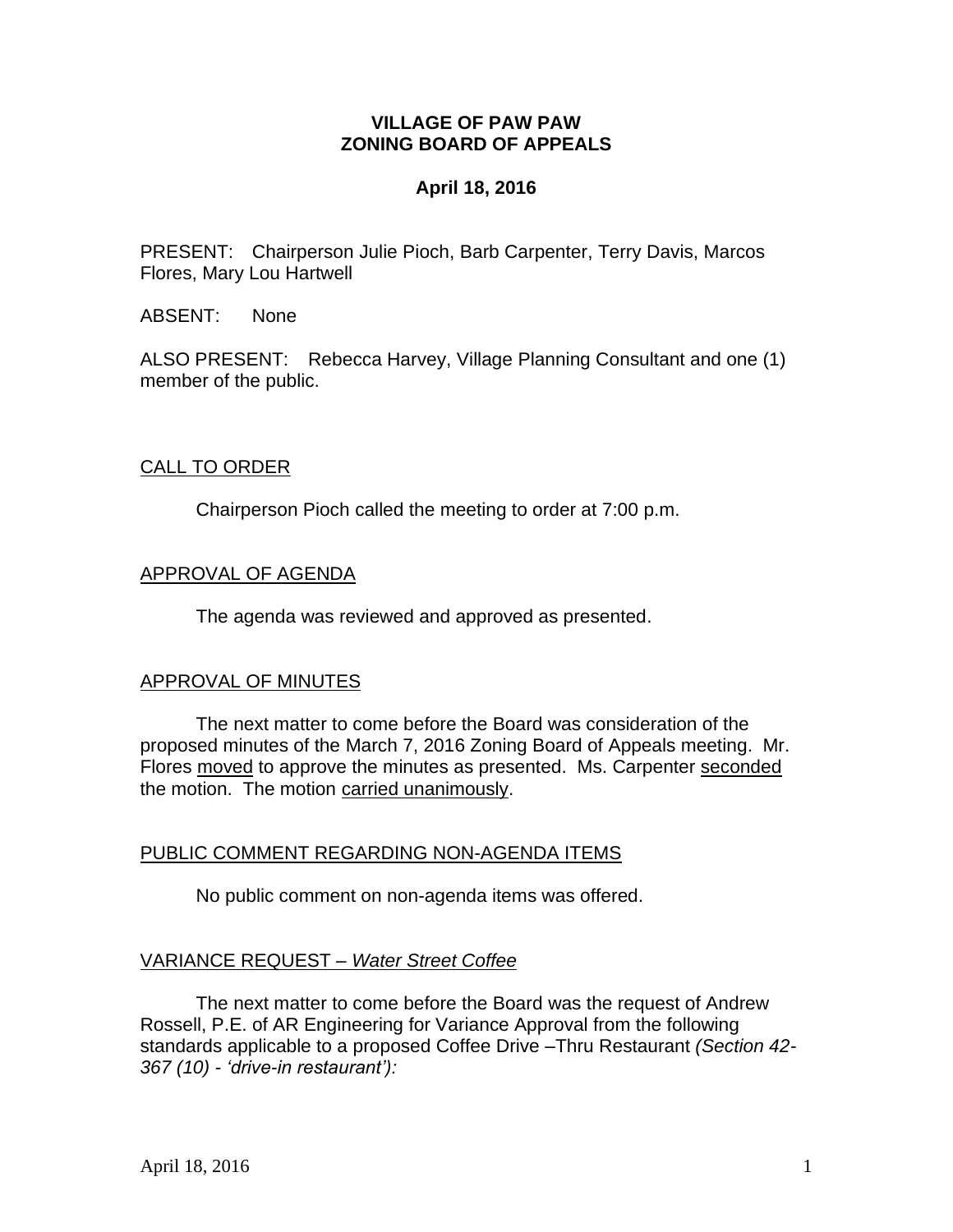: **Section 42-367 (10) a.** – The main and accessory buildings shall be set back a minimum of 60 feet from any adjacent right-of-way line or residential property line.

The subject site is located at 821 South Kalamazoo Street and is within the B-2 General Business District

Chairperson Pioch stated that this variance request was considered by the Board on March 7, 2016 and at that time was held to have been granted on the vote of 2 to 1 based upon an interpretation of the Michigan Zoning Enabling Act regarding what would constitute a quorum of the Board with only three (3) sitting members. She advised that subsequent study of the Village of Paw Paw Zoning Ordinance revealed that the Ordinance itself is clear that three (3) members constitutes a quorum of the ZBA . . thus rendering the 2 to 1 vote in March a failed vote. To that end, the matter has been placed on the agenda for continued consideration. She clarified that the applicant's parking variance that was considered and acted upon in March remained valid in that it was granted with a vote of 3 to 0.

Chairperon Pioch then welcomed new ZBA members Terry Davis and Mary Lou Hartwell. She noted that consideration of the variance request with a full board present will improve the ability of the Board to act conclusively on the request.

Andrew Rossell, project engineer, was present on behalf of the application. He provided a new overview of the project, noting the following:

: the B-2 District applies a 0 ft setback to commercial uses; only a 'drivethru restaurant' is subject to the 60 ft setback requirement

: the subject site is .5 acres in area but has 52 ft of its depth occupied by road right-of-way (19 ft right-of-way; 33 ft easement)

: the building dimensions are only 20 ft x 90 ft  $\ldots$  (plus a rear yard patio) in consideration of the site constraints

: the site has been designed to meet parking requirements and provide a dumpster facility and landscaping

: a 12.5 ft setback from the edge of the right-of-way is proposed . . which results in a 20.5 ft setback from the edge of the road

Referencing the aerial photo previously presented, Mr. Rossell reiterated that the proposed building location is similar to other drive-thru restaurants located along Kalamazoo Street and that no drive-thru restaurants along the corridor comply with the 60 ft setback requirement. He further noted the proximity of the AT&T building and St Julian's to the roadway.

In response to Board questions, Mr. Rossell noted that McDonald's and Taco Bell are set slightly further back than the proposed coffee shop, but that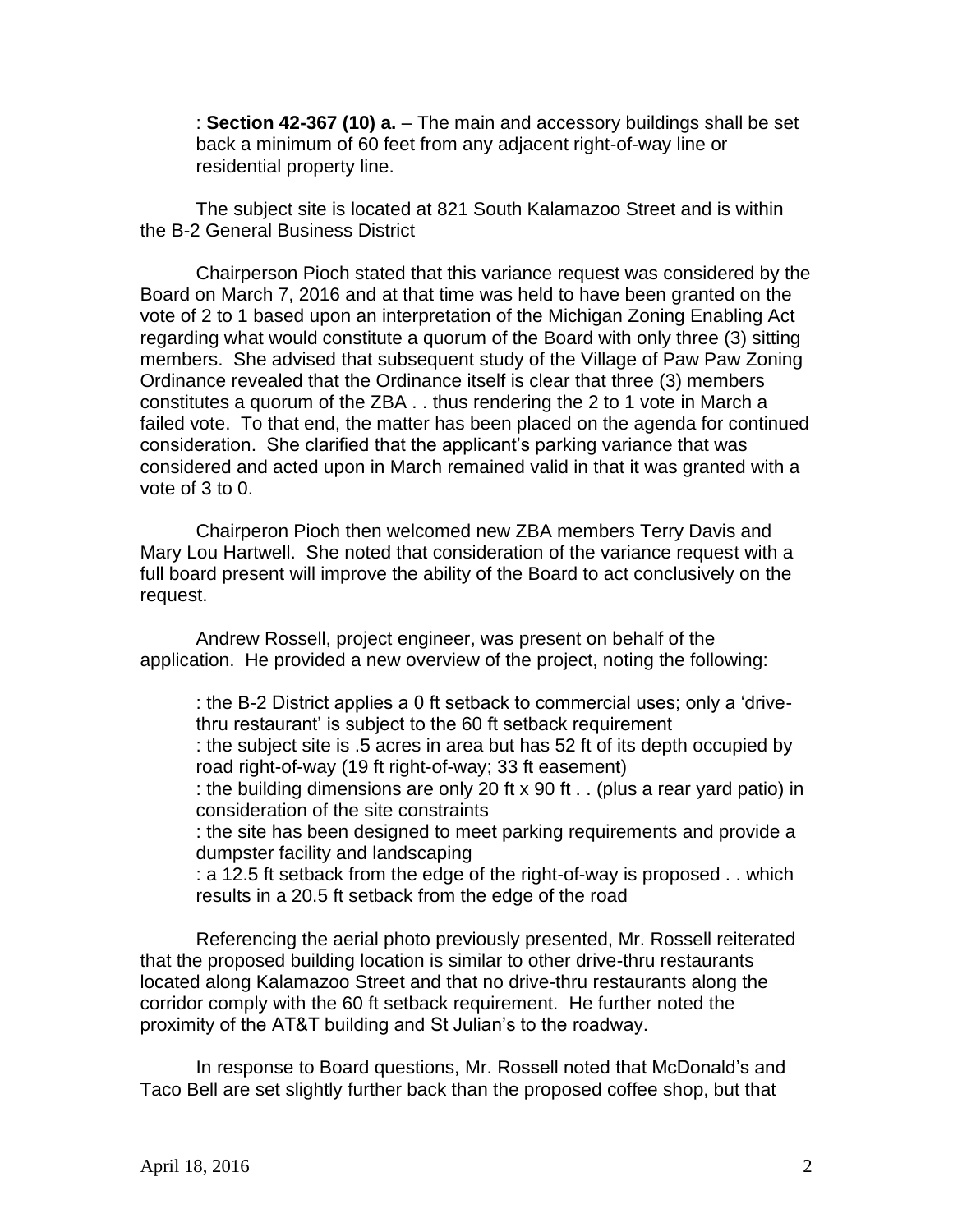both facilities have a front yard drive-thru element. He added that both sites are also larger than the subject property and do not provide any rear yard parking. He then confirmed that the existing fence on the McDonald's site along their north property line and the proposed parking along the site's south property line are setback similarly.

Board discussion ensued. Mr. Flores referenced recently approved improvements to the Wendy's facility. He noted that the existing building is within the required front yard. It was agreed that the proposed improvements to the Wendy's site will facilitate turning movements at the signal and improve traffic flow in that area. The heavy traffic volumes and number of turning movements along the Kalamazoo Street corridor were reviewed.

Following Board discussion of the proposed sidewalk extension and landscape areas, Ms. Harvey confirmed that the requested front yard setback variance could be conditioned upon said extension of the sidewalk and specific landscaping requirements. Ms. Carpenter stated that such a condition would alleviate her concerns regarding traffic safety at the driveways.

No public comment was offered on the matter.

The Board then proceeded with a review of the variance criteria set forth in Section 42-66, noting the following findings with respect to the building setback variance request:

- 1. The subject site is a lawful nonconforming building site . . but is limited by its size, narrowness, and unique shape. It was noted that the narrowness of the lot has required parking placement in the rear yard . . which has further limited building placement on the site.
- 2. The proposed use and site layout are similar to many properties along the corridor; compliance with the 60 ft setback requirement will not allow reasonable use of the property; the proposed setback is similar to the front setback existing on area properties . . specifically, the property adjacent to the south (McDonald's).
- 3. The proposed 12 ft setback is closer to the road right-of-way than other 'drive-in restaurants' along Kalamazoo Street but a 0 ft setback is allowed in the B-2 District for other uses along the corridor; the site design allows for adequate vehicle stacking and safe site circulation . . both objectives of the 60 ft setback requirement; the proposed sidewalk extension and the use of low landscaping near the driveways will maintain visibility and sight lines for exiting traffic.